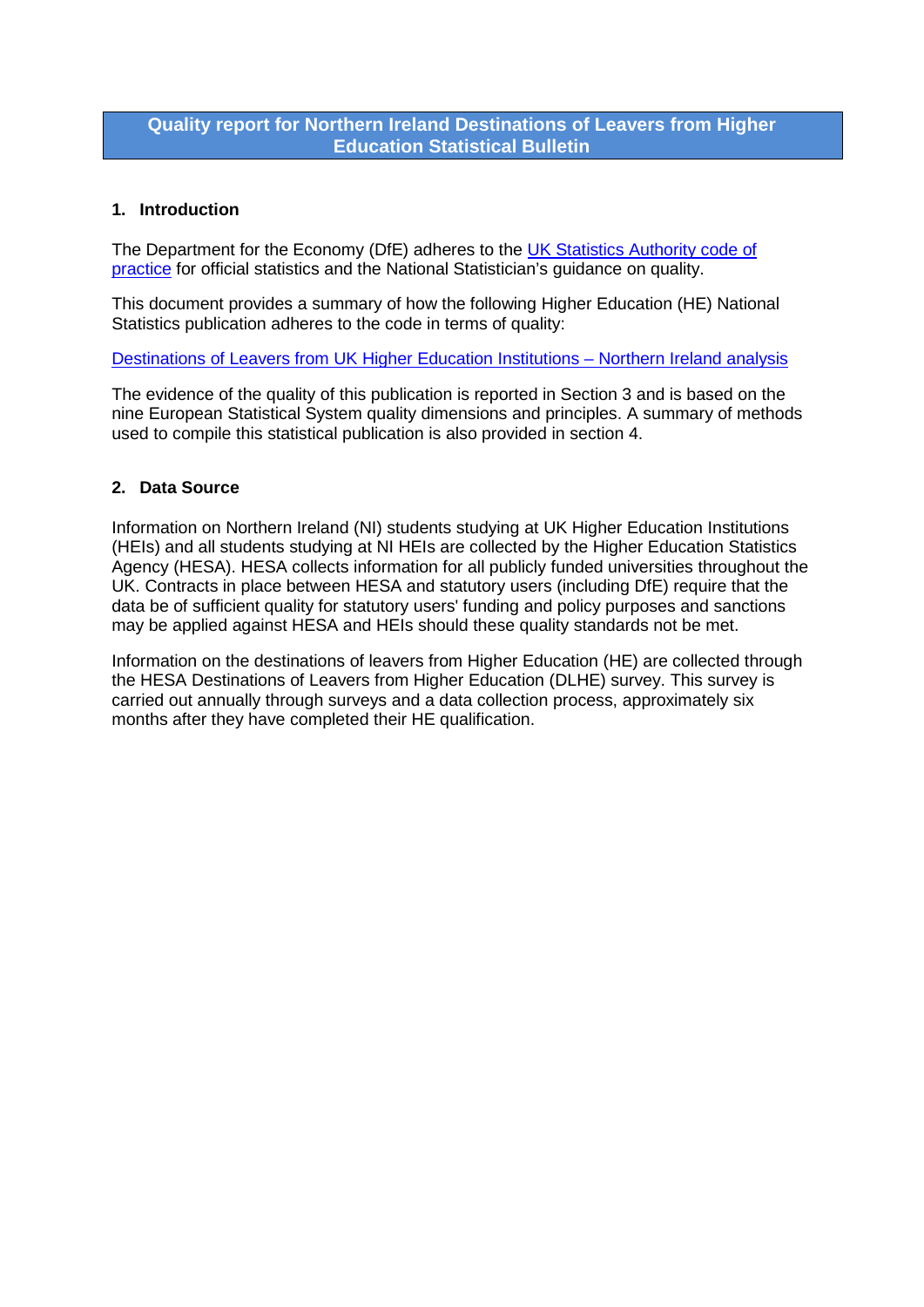# **3. Data Quality Report**

| <b>Dimension</b>                          | Assessment by the author                                                                                                                                                                                                                                                                                                                                                                                                                                                                                                                                                                                                                                                                                                                                                 |
|-------------------------------------------|--------------------------------------------------------------------------------------------------------------------------------------------------------------------------------------------------------------------------------------------------------------------------------------------------------------------------------------------------------------------------------------------------------------------------------------------------------------------------------------------------------------------------------------------------------------------------------------------------------------------------------------------------------------------------------------------------------------------------------------------------------------------------|
| <b>Relevance</b>                          | The degree to which the statistical product meets user needs in both<br>coverage and content.                                                                                                                                                                                                                                                                                                                                                                                                                                                                                                                                                                                                                                                                            |
|                                           | The Destinations of Leavers from Higher Education (DLHE) bulletin is designed<br>to give an overview of the employment information of students from NI who<br>studied at HEIs in NI and GB, and also all students who attended NI HEIs,<br>approximately six months after completing their qualification. The information is<br>broken down by a number of variables including - gender, age, mode and level<br>of study, subject, location of institution and domicile. The report also provides<br>UK figures for comparison.                                                                                                                                                                                                                                          |
|                                           | The statistical bulletins are used by a variety of customers, both internal and<br>external. For example, they are used by DfE policy development officials to<br>monitor existing policies, and for future planning; by other government<br>departments and agencies such as the Northern Ireland Statistics and<br>Research Agency (NISRA); by prospective students to inform their choices<br>around higher education; and by local businesses to quantify the supply of<br>graduates in their business area. Customers' views on the bulletins and<br>feedback from previous years have been very positive. Results from previous<br>customer surveys can be viewed at https://www.economy-<br>ni.gov.uk/articles/publications-schedule-statements-and-consultations |
|                                           | Further information on how customers' needs are assessed can be found in the<br>section below titled 'Assessment of User Needs and Perceptions'.                                                                                                                                                                                                                                                                                                                                                                                                                                                                                                                                                                                                                         |
| <b>Accuracy and</b><br><b>Reliability</b> | The proximity between an estimate and the unknown true value.                                                                                                                                                                                                                                                                                                                                                                                                                                                                                                                                                                                                                                                                                                            |
|                                           | Data Collection                                                                                                                                                                                                                                                                                                                                                                                                                                                                                                                                                                                                                                                                                                                                                          |
|                                           | Information presented in the DLHE statistical bulletin is based on data returned<br>to HESA by the HEIs through a secure web-based transfer system. The HE<br>institution at which each student was registered is responsible for submitting<br>the data about that student to HESA. The data are collected through the HESA<br>DLHE survey. This survey is carried out annually, approximately six months<br>after they have completed their HE qualification.                                                                                                                                                                                                                                                                                                          |
|                                           | The survey is undertaken by leavers answering a questionnaire by way of a<br>telephone survey, a centrally-hosted online survey, a locally-hosted survey or a<br>PDF version. HESA provides paper questionnaires for sending out by post for<br>leavers to use for reference when HEIs conduct a telephone survey. HESA<br>also hosts an online version of the questionnaire and institutions can email out<br>a link to this to any leaver who has provided an email address. A PDF version<br>of the paper questionnaire is also provided should institutions wish to email this<br>version for leavers to print and return.                                                                                                                                           |
|                                           | Institutions can use any of these versions for initial contact or for follow-up<br>contact (should they not hear from the leaver after a first attempt at contacting<br>them). The methodology rules are not rigid; institutions can choose their own<br>methodology sequence using as many of the contact methods as they like.<br>Each institution can choose the sequence of contact which they consider to be<br>the most effective for achieving a good level of response from their leavers. For<br>example, an institution might wish to start with telephoning and then send                                                                                                                                                                                     |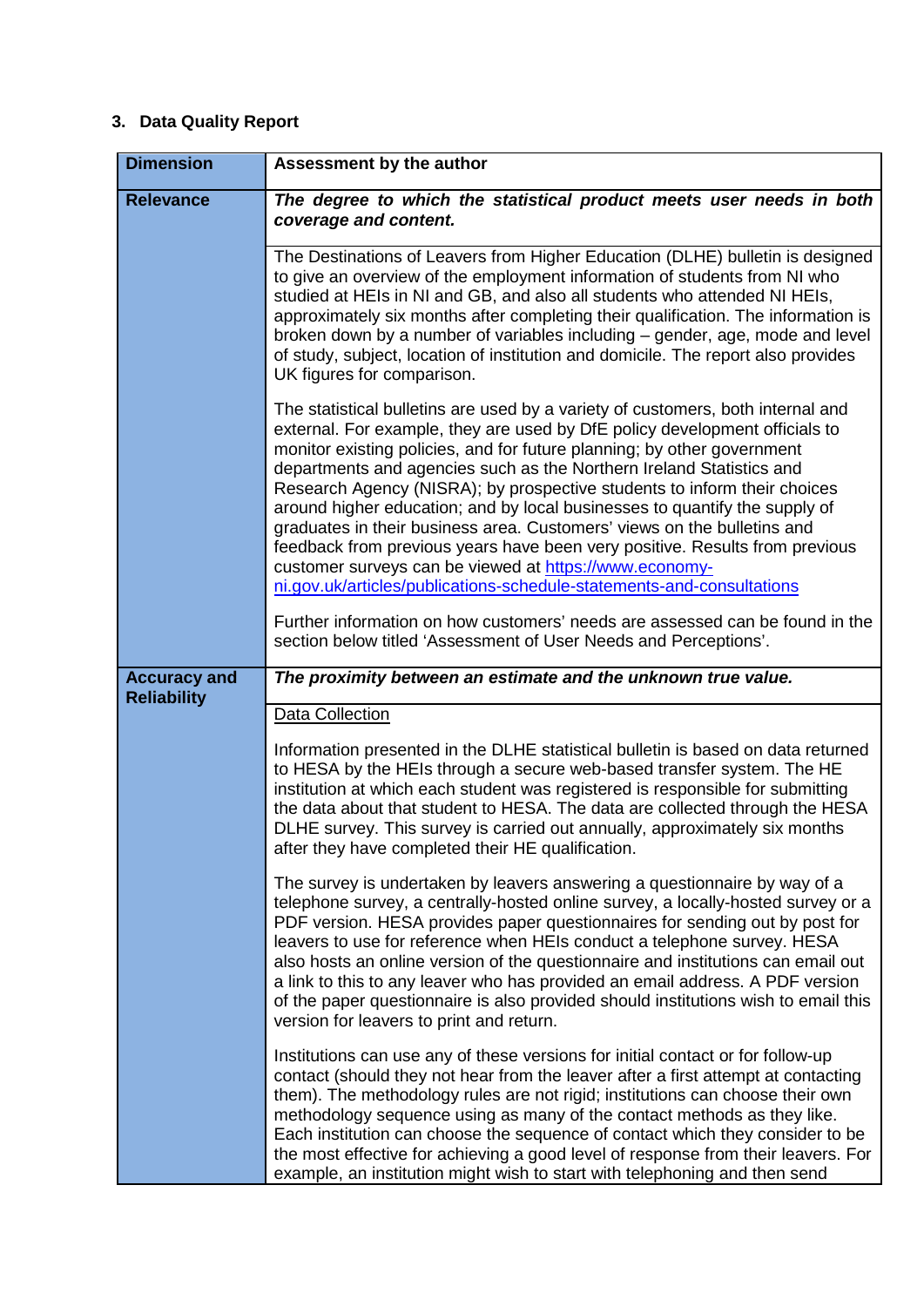| postal questionnaires or a link to the online version to all those who they have<br>not been able to contact by telephone.                                                                                                                                                                                                                                                                                                                                                                                                                                                                                                                                                                                                                                                                                                                                                                                                                                                                                                                                                                                                                                         |
|--------------------------------------------------------------------------------------------------------------------------------------------------------------------------------------------------------------------------------------------------------------------------------------------------------------------------------------------------------------------------------------------------------------------------------------------------------------------------------------------------------------------------------------------------------------------------------------------------------------------------------------------------------------------------------------------------------------------------------------------------------------------------------------------------------------------------------------------------------------------------------------------------------------------------------------------------------------------------------------------------------------------------------------------------------------------------------------------------------------------------------------------------------------------|
| If more than one response is received HEIs should submit the latest or most<br>complete version of a questionnaire to HESA. This guidance only relates to<br>instances where a second response is received unsolicited. HEIs should not<br>actively seek further responses once a response is received.                                                                                                                                                                                                                                                                                                                                                                                                                                                                                                                                                                                                                                                                                                                                                                                                                                                            |
| An explicit refusal is where a leaver either sends back a questionnaire marking<br>it as a refusal, emails, or writes a letter including a statement that they do not<br>wish to be included in the survey. It can also result from a telephone<br>conversation where the leaver verbally states that they do not wish to be<br>included in the survey. A leaver who does not respond in any way or is not<br>contactable should not have a DLHE record returned to HESA and is not<br>regarded as having explicitly refused. Leavers with DLHE records identified as<br>STATUS=08 'Reply received explicitly refusing to provide information' will be<br>counted towards an institution's response rate.                                                                                                                                                                                                                                                                                                                                                                                                                                                          |
| In order to provide the sector with the best possible statistics, institutions are<br>required to meet specific target response rates for the DLHE survey. All<br>institutions are expected to meet, or exceed, these thresholds and HESA carry<br>out extensive data quality checks to monitor both short and long term success<br>with this regard. The target response rates are:                                                                                                                                                                                                                                                                                                                                                                                                                                                                                                                                                                                                                                                                                                                                                                               |
| 80% for UK domiciled (i.e. home) leavers who previously studied full-<br>٠<br>time;                                                                                                                                                                                                                                                                                                                                                                                                                                                                                                                                                                                                                                                                                                                                                                                                                                                                                                                                                                                                                                                                                |
| 70% for UK domiciled leavers who studied part-time;<br>$\bullet$<br>80% for Research Council-funded students; 50% for all other EU<br>students.                                                                                                                                                                                                                                                                                                                                                                                                                                                                                                                                                                                                                                                                                                                                                                                                                                                                                                                                                                                                                    |
| The response rates for the DLHE survey are set to ensure that detailed data<br>can be published and that the results of the survey genuinely reflect the<br>outcomes for students leaving institutions. Therefore, while response rates are<br>set at the institution level, HEIs should seek to ensure that as far as possible<br>the target threshold is met for all courses, and also that response rates are<br>uniform across all student and course characteristics. In particular, specific<br>groups of students should be targeted for additional follow-up where response<br>rates in previous years have been significantly lower than the institutional<br>average.                                                                                                                                                                                                                                                                                                                                                                                                                                                                                    |
| It is compulsory for institutions to contact all non-EU international leavers<br>electronically (using the DLHE Online Survey is recommended), although the<br>use of telephone and postal follow-up remains optional. HEIs are strongly<br>encouraged to achieve the highest possible response rate for non-EU leavers.<br>Achieving the highest possible response rate will allow statutory customers to<br>assess the destinations of non-EU leavers in order to inform debates on the<br>impact of UK HE. The data will also help HEIs better understand their<br>international study body. HEIs should note that the minimum response rate for<br>2013/14 is set at 20%; analysis of data from 2011/12 indicates that this level is<br>readily achievable, notwithstanding the minimum response rate institutions are<br>expected to maintain or improve their response rate year on year. A further<br>assessment of surveying these leavers will be undertaken in order to inform a<br>decision on a more appropriate target response rate. These leavers are<br>excluded from the bulletin until the information collected has been carefully<br>reviewed. |
|                                                                                                                                                                                                                                                                                                                                                                                                                                                                                                                                                                                                                                                                                                                                                                                                                                                                                                                                                                                                                                                                                                                                                                    |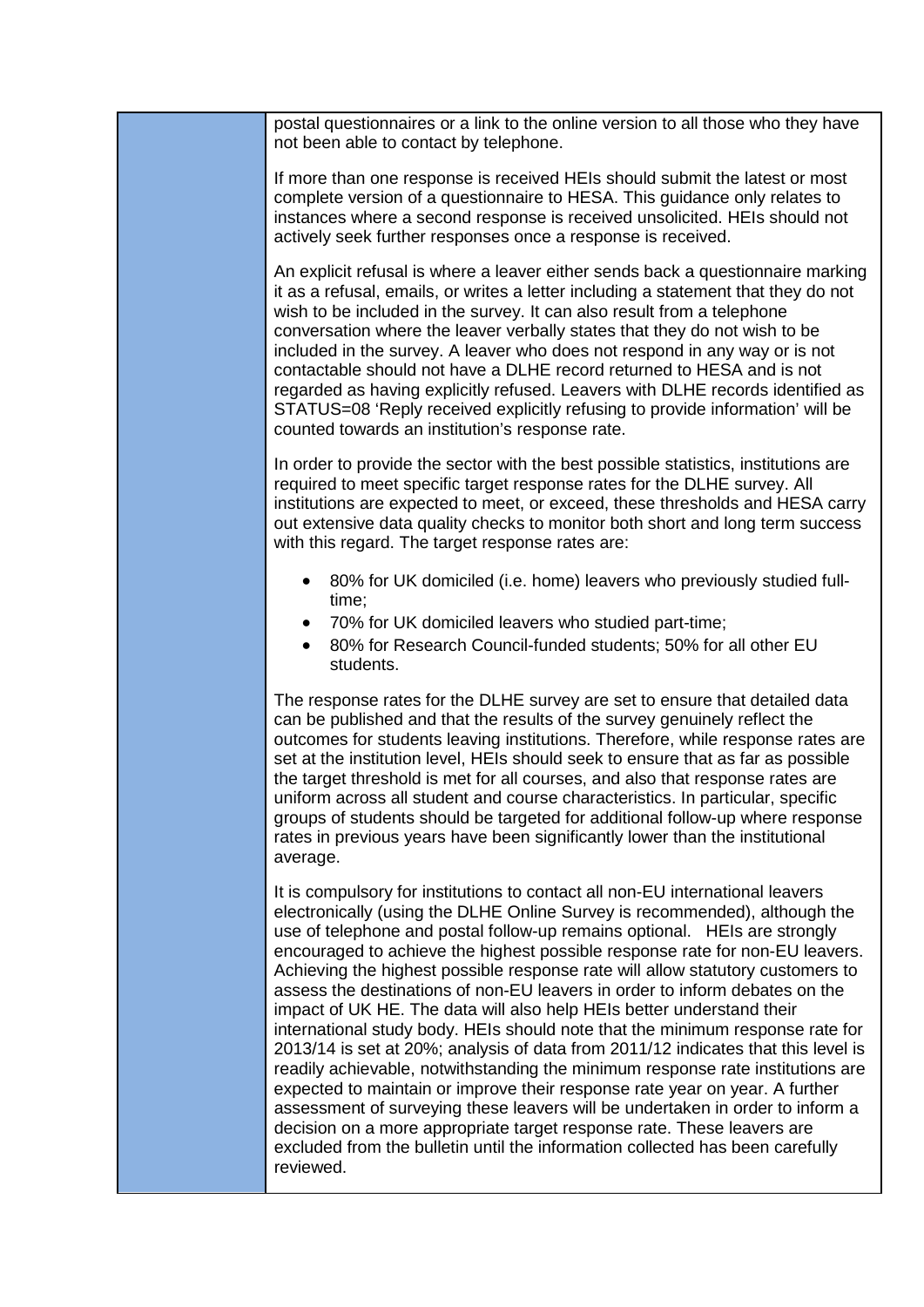|                                             | All data quality issues are kept to a minimum by having in place stringent<br>quality assurance checks and validation procedures.                                                                                                                                                                                                                                                                                                                                                                                                                                                                                                                                                                                                                                                       |
|---------------------------------------------|-----------------------------------------------------------------------------------------------------------------------------------------------------------------------------------------------------------------------------------------------------------------------------------------------------------------------------------------------------------------------------------------------------------------------------------------------------------------------------------------------------------------------------------------------------------------------------------------------------------------------------------------------------------------------------------------------------------------------------------------------------------------------------------------|
|                                             | The institutions data must go through over 700 validation checks in order for a<br>return to be accepted. These checks ensure that the data are accurate in terms<br>of format and logic. There are specific validation checks for NI HEIs which<br>cover variables collected from NI HEIs only, for example, religion, dependents<br>and marital status. Year-on-year changes are examined closely to see if they<br>fall outside of an expected range and counts of students are also compared<br>annually with returns made to funding bodies in respect of state funding<br>allocation. Any issues arising from any of the above stages of quality<br>assurance are returned to the institution to verify.                                                                          |
|                                             | In terms of missing data items, the majority of data items are collected for all<br>students. However some variables are only collected for a particular set of<br>students – i.e. religion, marital status and dependents are collected only for NI<br>students at NI HEIs. In addition, some data items include categories for<br>'unknown' or 'information refused' and not all data items are mandatory for a<br>student to provide. In such cases, definitions and notes are provided within the<br>statistical bulletin. The level of unknown entries within data items are routinely<br>monitored during the data collection process. Any HEI recording abnormally<br>high levels of unknown values in key data items are strongly encouraged to<br>reduce this level over time. |
|                                             | In previous years DfE has hosted data quality seminars for the four NI HEIs.<br>These seminars provided institutions with the platform to interact with HESA in<br>order to update and improve their data quality methods.                                                                                                                                                                                                                                                                                                                                                                                                                                                                                                                                                              |
|                                             | <b>Production of statistics</b>                                                                                                                                                                                                                                                                                                                                                                                                                                                                                                                                                                                                                                                                                                                                                         |
|                                             | On receipt of destinations data from HESA, DfE statisticians merge this<br>UKDLHE file with the NI specific datasets produced for the enrolments and<br>qualifications bulletins. This is then cross-verified, across a range of variables,<br>with previously published HESA data. Prior to publication, DfE's bulletins will<br>undergo rigorous checking procedures including peer-review of syntax used to<br>analyse data from the HESA databases, parallel production of data tables<br>using pivot tables and statistical software packages, and extensive proof-<br>reading of commentary, tables, notes to readers and definitions. Finally,<br>publications also require senior staff sign-off before release.                                                                |
| <b>Timeliness and</b><br><b>Punctuality</b> | Timeliness refers to the time gap between publication and the reference<br>period. Punctuality refers to the gap between planned and actual<br>publication dates.                                                                                                                                                                                                                                                                                                                                                                                                                                                                                                                                                                                                                       |
|                                             | The DLHE consists of two survey periods relating to two different census dates<br>- one in April and one in January. The two census dates reflect the two main<br>course completion times for students; those who finish between 1 August and<br>31 December will be surveyed during the following April, whereas those who<br>complete their courses between 1 January and 31 July will be surveyed the<br>following January. Therefore, the whole survey spans two reporting periods.<br>The dates chosen are nominal and aim to provide a picture of graduate activity<br>approximately six months after completion.                                                                                                                                                                 |
|                                             | The field work period, that is, when data can be captured from leavers, is<br>approximately three months for both the April and January surveys. For the<br>April survey the field work commences on the census date and closes in June.                                                                                                                                                                                                                                                                                                                                                                                                                                                                                                                                                |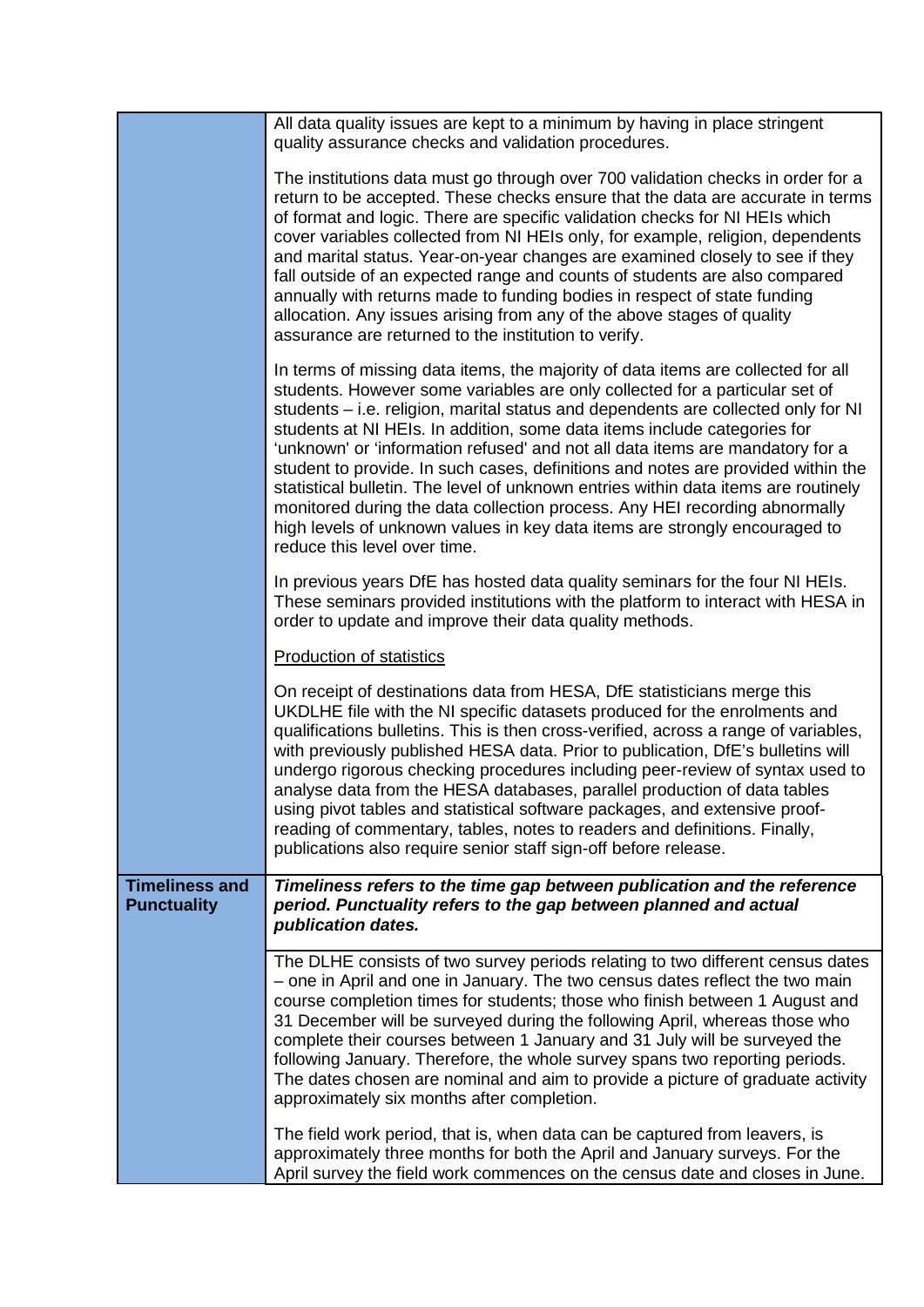|                                     | The questions are in the past tense for these leavers as they will receive their<br>questionnaire on or after the census date.                                                                                                                                                                                                                                                                                                                                                                                                                                                                                                                                                                                                                                                                                                                                                                                                                                                                                                                                                                                                                        |
|-------------------------------------|-------------------------------------------------------------------------------------------------------------------------------------------------------------------------------------------------------------------------------------------------------------------------------------------------------------------------------------------------------------------------------------------------------------------------------------------------------------------------------------------------------------------------------------------------------------------------------------------------------------------------------------------------------------------------------------------------------------------------------------------------------------------------------------------------------------------------------------------------------------------------------------------------------------------------------------------------------------------------------------------------------------------------------------------------------------------------------------------------------------------------------------------------------|
|                                     | For the January survey most of the field work takes place ahead of the census<br>date and so the questions are in the future tense. This is because it is<br>acknowledged that many leavers return to their parents for Christmas and so it<br>is an ideal opportunity to contact them at what may be the last known address<br>provided by them. The field work runs through to the beginning of March.                                                                                                                                                                                                                                                                                                                                                                                                                                                                                                                                                                                                                                                                                                                                              |
|                                     | Although there are two data capture reference dates, there is only one data<br>collection, the return date for which is 31 March. The completed questionnaires<br>are stored safely until the data needs to be returned to HESA in March. This<br>schedule outlines the timescales of the processes:                                                                                                                                                                                                                                                                                                                                                                                                                                                                                                                                                                                                                                                                                                                                                                                                                                                  |
|                                     | https://www.hesa.ac.uk/includes/C14018_resources/Download/DLHE_schedul<br>$e.pdf?v=1.1$                                                                                                                                                                                                                                                                                                                                                                                                                                                                                                                                                                                                                                                                                                                                                                                                                                                                                                                                                                                                                                                               |
|                                     | The data then goes through rigorous validation checks with HESA to ensure it<br>is of sound quality. Preliminary data, in the form of pivot tables, is sent to<br>statisticians in each of the UK regions prior to a Statistical First Release (SFR)<br>of the data by HESA in June. DfE publishes their own SFR parallel to HESA's,<br>which details a high level analysis of DLHE data. The complete data file is then<br>sent to HESA's statutory customers (including DfE) by the start of July, at<br>which time DfE subject the data to further validation and quality checks. The<br>DLHE bulletin is then released by DfE in August.                                                                                                                                                                                                                                                                                                                                                                                                                                                                                                          |
|                                     | DfE's Higher Education publication dates are pre-announced through its<br>publication schedule on the DfE website and through the National Statistics<br>Gov.uk release calendar system. In previous years DfE has always met its pre-<br>announced dates for Higher Education statistical bulletins. In the event that a<br>pre-announced publication date cannot be met, then this will be announced on<br>the DfE website along with the reasons for the delay.                                                                                                                                                                                                                                                                                                                                                                                                                                                                                                                                                                                                                                                                                    |
| <b>Accessibility</b><br>and Clarity | Accessibility is the ease with which users are able to access the data,<br>also reflecting the format in which the data are available and the<br>availability of supporting information. Clarity refers to the quality and<br>sufficiency of the metadata, illustrations and accompanying advice.                                                                                                                                                                                                                                                                                                                                                                                                                                                                                                                                                                                                                                                                                                                                                                                                                                                     |
|                                     | DfE's Higher Education statistical bulletins are made available on the<br>Department's website https://www.economy-ni.gov.uk/topics/statistics-and-<br>economic-research/higher-education-statistics and through a link on the<br>National Statistics Gov.uk publication system<br>https://www.gov.uk/government/statistics?keywords=&topics%5B%5D=all&dep<br>artments%5B%5D=department-for-employment-and-<br>learning&from_date=&to_date=. A general press release is also issued along<br>with an announcement on the Northern Ireland Statistics and Research<br>Agency's (NISRA's) <b>Facebook page and DfE's analytical service Twitter feed.</b><br>Recently this has been supplemented with an infographic on both social media<br>and the Departmental website which summarises the data in an image/poster.<br>Customers who have registered their details with the department will have links<br>to the bulletins emailed to them shortly after release. Paper copies of the<br>publications are also made available to users on request free of charge.<br>Data tables are published on the DfE website in excel format and recently also |
|                                     | Comma-Separated Values (CSV) format to allow users to carry out further                                                                                                                                                                                                                                                                                                                                                                                                                                                                                                                                                                                                                                                                                                                                                                                                                                                                                                                                                                                                                                                                               |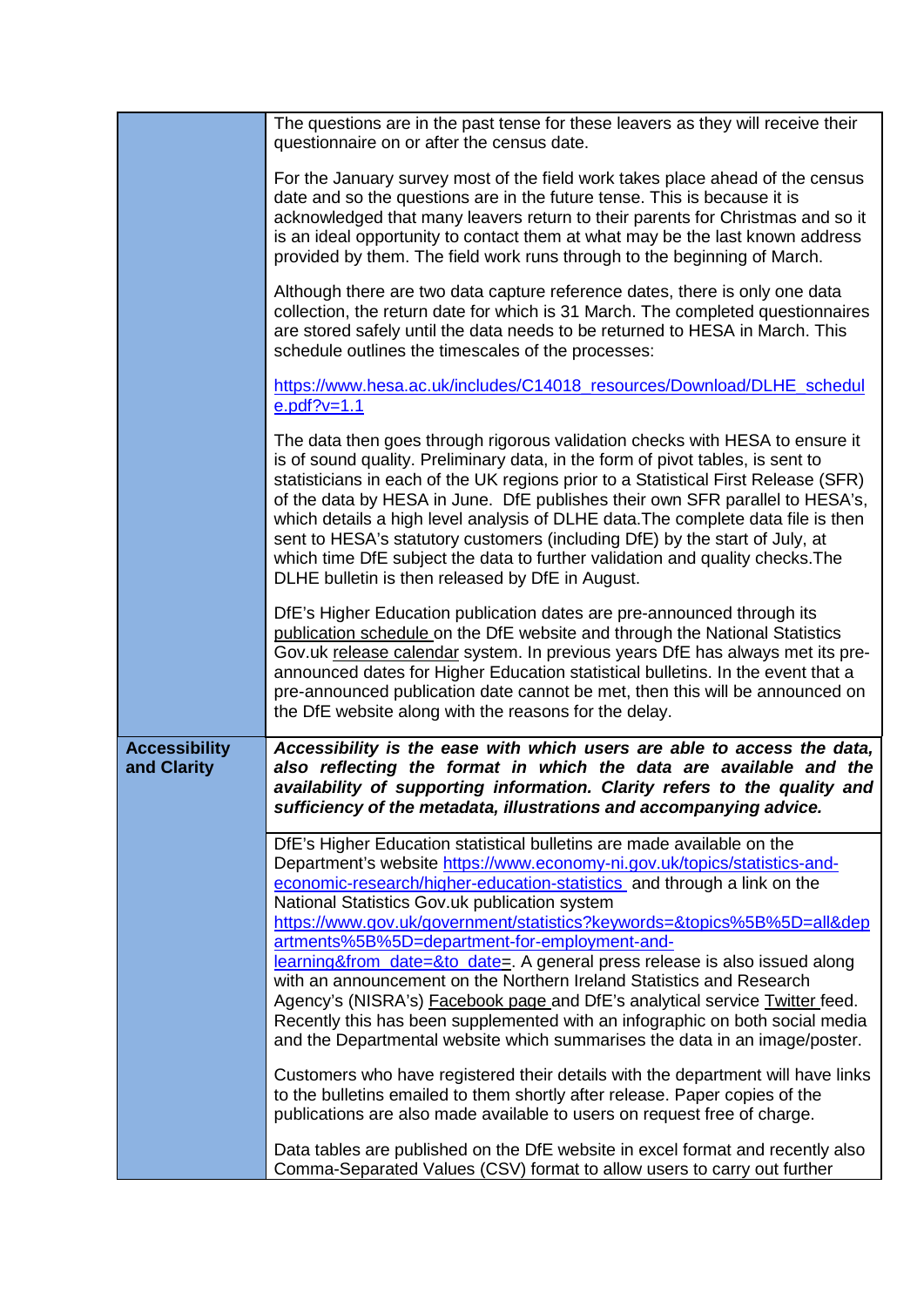|                                              | analysis. Users can also request further breakdowns and analysis of the data<br>which along with the statistical bulletins are provided free of charge.                                                                                                                                                                                                                                                                                                                                                                                                                            |
|----------------------------------------------|------------------------------------------------------------------------------------------------------------------------------------------------------------------------------------------------------------------------------------------------------------------------------------------------------------------------------------------------------------------------------------------------------------------------------------------------------------------------------------------------------------------------------------------------------------------------------------|
|                                              | Each statistical bulletin includes a section with definitions and notes to readers<br>addressing issues of methodology, coverage and data quality.                                                                                                                                                                                                                                                                                                                                                                                                                                 |
|                                              | Feedback from customers about the format and release practices regarding the<br>bulletins has been very positive. Results from previous customer surveys can<br>be viewed at https://www.economy-ni.gov.uk/articles/publications-schedule-<br>statements-and-consultations.                                                                                                                                                                                                                                                                                                        |
| <b>Coherence and</b><br><b>Comparability</b> | Coherence is the degree to which data that are derived from different<br>sources or methods, but refer to the same topic, are similar.<br>Comparability is the degree to which data can be compared over time and<br>domain.                                                                                                                                                                                                                                                                                                                                                       |
|                                              | Coherence                                                                                                                                                                                                                                                                                                                                                                                                                                                                                                                                                                          |
|                                              | The information collected by HESA regarding NI students at UK HEIs and<br>students at NI HEIs is the most comprehensive source of information on HE in<br>the UK. However, other HESA statutory customers use their data to produce<br>similar reports to that produced by DfE. There is also a National Student<br>Survey (NSS) produced by 'Unistats'. The NSS is very different to the DLHE<br>survey for a number of reasons. The NSS looks at groups of statements which<br>cover topics such as:                                                                             |
|                                              | The teaching on the course<br>$\bullet$<br>Assessment and feedback<br>Academic support<br>Organisation and management<br>Learning resources<br>Personal development<br>$\bullet$                                                                                                                                                                                                                                                                                                                                                                                                   |
|                                              | This lets students have a say about their student learning experience and is<br>very different to the focus of the DLHE publication, which looks primarily at the<br>employment activity of the past student and breaks this down by a number of<br>student characteristics such as gender, age, subject area studied, salary etc.                                                                                                                                                                                                                                                 |
|                                              | In addition to the difference in coverage, there is also the possibility of<br>differences in definitions used to present student numbers due to the fact that<br>Unistats collect their own data for the NSS and do not rely on HESA data.                                                                                                                                                                                                                                                                                                                                        |
|                                              | HESA data for NI only covers students who study HE through a Higher<br>Education Institution (HEI), however students can also study HE courses<br>through Further Education (FE) colleges. Information on the destinations of this<br>group of leavers is therefore not included within the DLHE statistical bulletin.                                                                                                                                                                                                                                                             |
|                                              | Comparability                                                                                                                                                                                                                                                                                                                                                                                                                                                                                                                                                                      |
|                                              | HESA is the official agency for the collection of information on publicly funded<br>Higher Education (HE) institutions in the UK. It was set up in 1993 following the<br>White Paper 'Higher Education: a new framework', which called for more<br>coherence in HE statistics. This joint approach throughout the UK had ensured<br>direct comparisons between countries and individual institutions can be made.<br>The specification and definitions of data are subject to a major review every<br>few years. From time to time it is necessary to change definitions which can |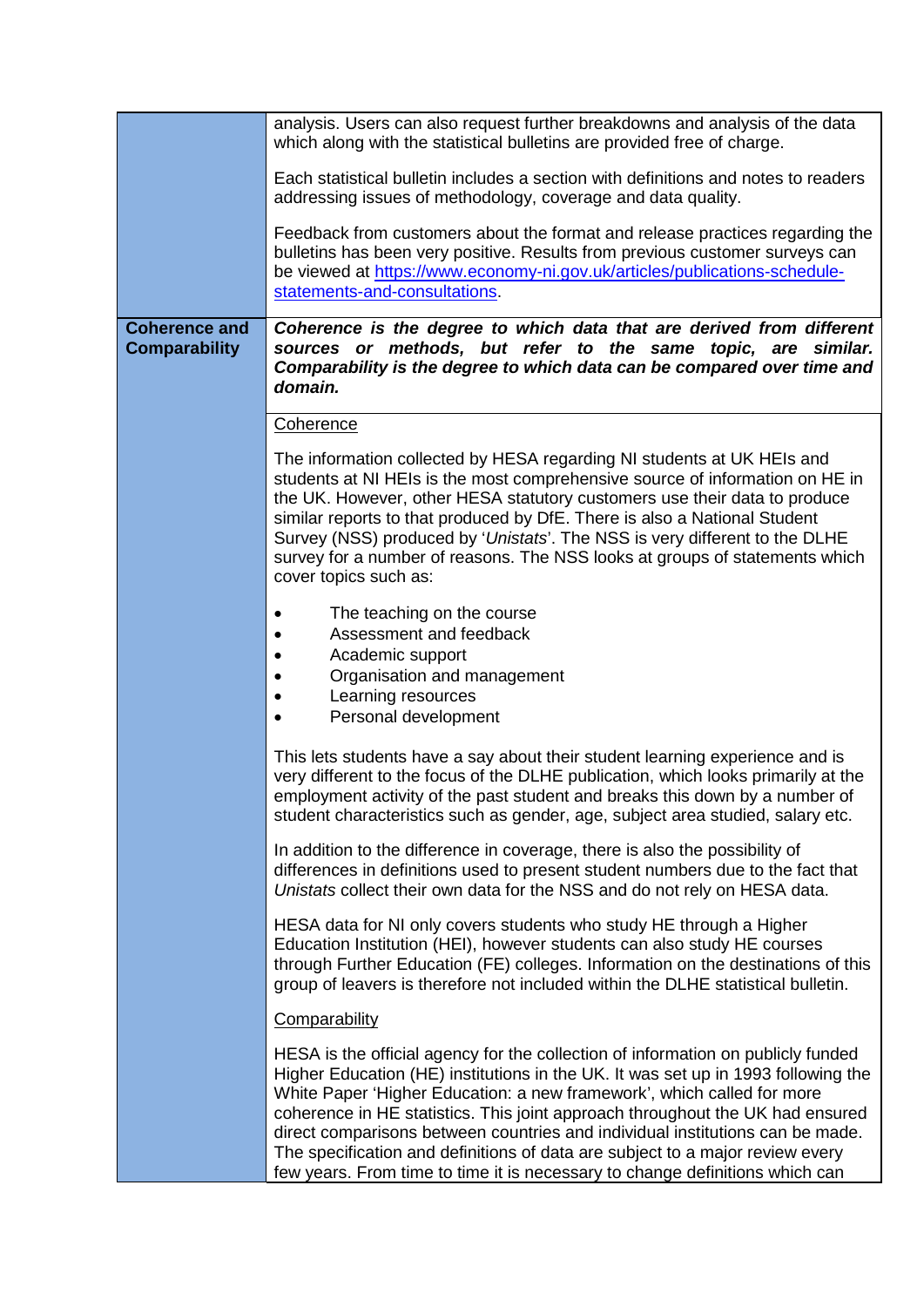|                                                       | impact the comparability of time series data. When this does happen any<br>discontinuities in the data are made clear and/or data are backdated to take<br>account of the new definitions. For example, from the 2007/08 academic year<br>the definition of HESA's Standard Registration Population changed to exclude<br>those students who were writing-up or on sabbatical. In order to maintain time<br>series accuracy, all historical data published or released by DfE in and after the<br>2007/08 enrolments bulletin uses the new Standard Registration Population<br>definition. Any changes in comparability of data is addressed in the statistical<br>bulletin in the notes and definitions section.                                                                                                                          |
|-------------------------------------------------------|--------------------------------------------------------------------------------------------------------------------------------------------------------------------------------------------------------------------------------------------------------------------------------------------------------------------------------------------------------------------------------------------------------------------------------------------------------------------------------------------------------------------------------------------------------------------------------------------------------------------------------------------------------------------------------------------------------------------------------------------------------------------------------------------------------------------------------------------|
| <b>Trade-offs</b><br>between Output<br><b>Quality</b> | Trade-offs are the extent to which different aspects of quality are<br>balanced against each other.                                                                                                                                                                                                                                                                                                                                                                                                                                                                                                                                                                                                                                                                                                                                        |
| <b>Components</b>                                     | The HEIs must submit their data to HESA retrospectively, six months after the<br>end of each academic year. The HEIs are given about six weeks to get their<br>data passed through HESA's stringent validation procedures. In order for all<br>the data to be collected on time the data collection process allows some<br>tolerance in respect to missing values for certain variables, and also for the<br>response rate for the HEI; however, HEIs are extensively encouraged to<br>maintain the highest possible response rate in order to give an accurate<br>depiction of the activities of its leavers. This trade-off between timeliness and<br>accuracy allows customers to have information as soon as possible after the<br>period to which it refers.                                                                          |
| <b>Assessment of</b><br><b>User Needs and</b>         | The processes for finding out about users and uses, and their views on<br>the statistical products.                                                                                                                                                                                                                                                                                                                                                                                                                                                                                                                                                                                                                                                                                                                                        |
| <b>Perceptions</b>                                    | DfE statisticians ensure that its HE statistical products are relevant to its<br>customers in a number of ways. DfE statisticians hold regular meetings with<br>DfE policy development officials to ensure that statistical products on HE allow<br>them to effectively develop new and monitor existing policies. At these<br>meetings DfE statisticians present information from the statistical bulletins and<br>seek feedback from those in attendance. If any suggested changes received<br>are deemed appropriate, they can then be incorporated in the next publication.<br>Customers' views on the bulletin and feedback from previous years have been<br>very positive. Results from previous customer surveys can be viewed at<br>https://www.economy-ni.gov.uk/articles/publications-schedule-statements-and-<br>consultations. |
|                                                       | There is also a section included in bulletins which asks if any reader has any<br>feedback on the bulletin that they wish to contribute. There is also contact<br>information for members of the Department who the reader can contact if they<br>have a need for further information or clarification.                                                                                                                                                                                                                                                                                                                                                                                                                                                                                                                                    |
|                                                       | All HESA collections undergo a major review cycle every few years to ensure<br>that the data collected is relevant for the current and future needs of<br>customers. DfE statisticians feed into these reviews ensuring that the<br>requirements of NI government are addressed. For example, questions on<br>religion, marital status and dependents were introduced for NI HEIs only, to<br>allow our customers to meet their equality monitoring needs.                                                                                                                                                                                                                                                                                                                                                                                 |
| Performance,<br><b>Cost and</b>                       | The effectiveness, efficiency and economy of the statistical output.                                                                                                                                                                                                                                                                                                                                                                                                                                                                                                                                                                                                                                                                                                                                                                       |
| <b>Respondent</b><br><b>Burden</b>                    | The estimated costs, based solely on staff time involved in analysing<br>databases, producing tables, writing narrative, updating notes to readers,                                                                                                                                                                                                                                                                                                                                                                                                                                                                                                                                                                                                                                                                                        |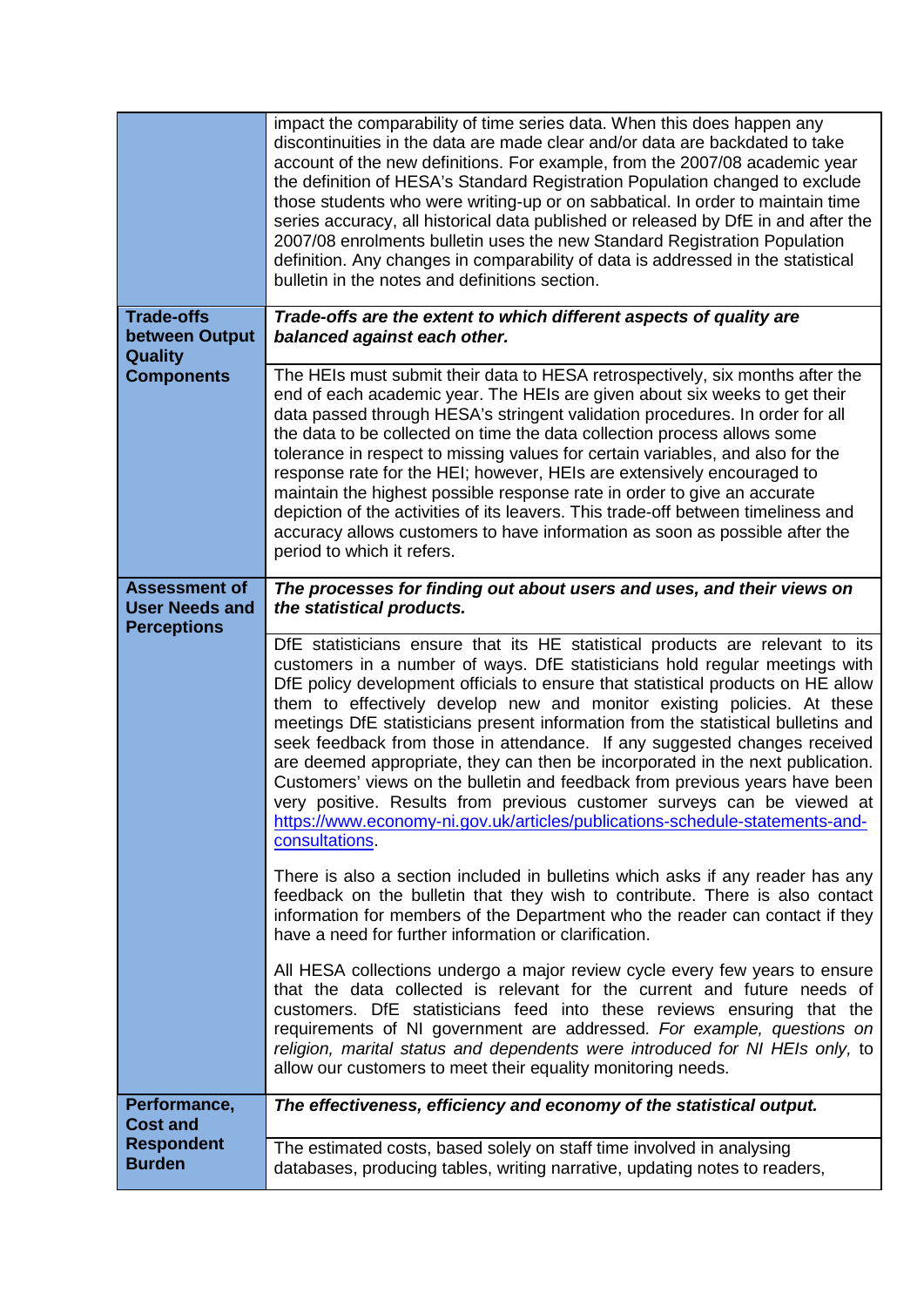|                                                         | formatting the bulletin, quality assuring and disseminating hard copies of the<br>bulletin is listed below:                                                                                                                                                                                                                                                                                                                                                                 |
|---------------------------------------------------------|-----------------------------------------------------------------------------------------------------------------------------------------------------------------------------------------------------------------------------------------------------------------------------------------------------------------------------------------------------------------------------------------------------------------------------------------------------------------------------|
|                                                         | Destinations of Leavers from UK Higher Education Institutions: Northern<br>Ireland analysis - £2,500                                                                                                                                                                                                                                                                                                                                                                        |
|                                                         | Please note that that there are other significant costs involved in producing and<br>maintaining the datasets from which the bulletin is derived, however, these<br>costs would be incurred regardless of whether or not the bulletin is produced.                                                                                                                                                                                                                          |
|                                                         | Information used to produce this statistical bulletin is collected using the DLHE<br>survey. As it is a survey taken after graduation there is a certain level of<br>respondent burden on the students, however there are a number of different<br>ways the student can complete the survey and the student is given three<br>months to complete the survey, so respondent burden is kept to a minimum<br>where possible while trying to maintain a high level of response. |
| Confidentiality,<br><b>Transparency</b><br>and Security | The procedures and policy used to ensure sound confidentiality, security<br>and transparent practices.                                                                                                                                                                                                                                                                                                                                                                      |
|                                                         | The following procedures are in place to ensure that data are kept secure and<br>that information released does not identity individuals:                                                                                                                                                                                                                                                                                                                                   |
|                                                         | Data are supplied by HE institutions to HESA via a secure web-based transfer<br>system created and maintained by HESA. HESA supply data to DfE<br>statisticians (and other statutory users) via a secure web-based download<br>system. The data are held in DfE on a secure network that can only be<br>accessed by HE statisticians.                                                                                                                                       |
|                                                         | To prevent the identification of individuals, figures in publications are rounded<br>to the nearest 5, with 0, 1 & 2 rounded to 0.                                                                                                                                                                                                                                                                                                                                          |